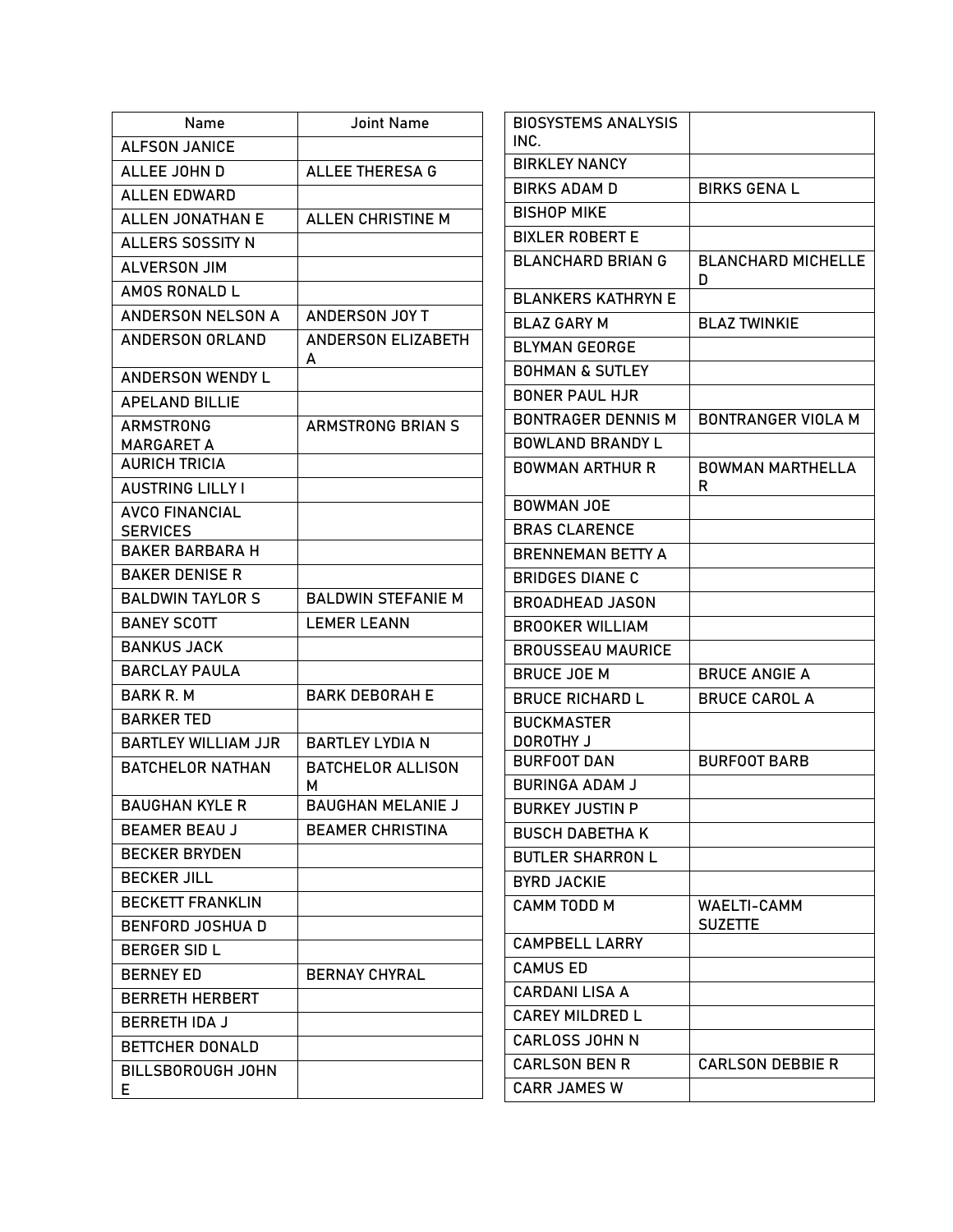| <b>CAVORETTO BRENDA L</b>           |                          | FEHR DON R                           |                         |
|-------------------------------------|--------------------------|--------------------------------------|-------------------------|
| <b>CLARK RUSSELL E</b>              | <b>CLARK PATRICIA</b>    | FERGUSON WILLIAM J                   | <b>FERGUSON KERRY A</b> |
| <b>CLEMENTS RICK</b>                | <b>CLEMENTS SHIRLEY</b>  | <b>FINCH SUTTON</b>                  |                         |
| <b>COLEMAN CHRIS M</b>              |                          | <b>FLANAGAN JOANNE E</b>             | <b>RICHARD JASON B</b>  |
| <b>COLONNA MARK P</b>               |                          | FLANAGAN MICHAEL J                   |                         |
| <b>CONNECTOR</b><br>TECHNOLOGY INC. |                          | <b>FLEET MORTGAGE</b><br><b>CORP</b> |                         |
| <b>CONRAD STEVE</b>                 | <b>CONRAD NICOLE</b>     | <b>FLESCH DAN</b>                    | <b>FLESCH DANI</b>      |
| <b>COOK HAROLD</b>                  |                          | <b>FLETCHER SUSAN</b>                |                         |
| <b>CORMIER ERNEST</b>               |                          | FOLTZ DON W                          |                         |
| <b>CRELLY PATRICIA G</b>            |                          | <b>FORNALL DAWN R</b>                |                         |
| <b>CROFT JENNIFER M</b>             |                          | <b>FORSGREN</b>                      |                         |
| <b>CROSS JODIE</b>                  |                          | ASSOCIATES, P.A.                     |                         |
| <b>CURTIS COLETTE M</b>             |                          | <b>FOSTER SUSAN</b>                  |                         |
| <b>CURTIS TIM</b>                   |                          | <b>FRIGGE JIM</b>                    |                         |
| <b>CURTISS RITA</b>                 |                          | <b>FURNISS TREZ</b>                  |                         |
| <b>DANIELSON MARVIN</b>             |                          | <b>GAGE CONNIE</b>                   |                         |
| <b>DAVID KARL V</b>                 |                          | <b>GALLOWAY RONALD E</b>             |                         |
| DAVIS JOHN A                        | <b>DAVIS RHONDA K</b>    | <b>GARBUTT GORDON</b>                |                         |
| <b>DAVIS STEPHEN</b>                | <b>DAVIS CHERYL</b>      | <b>GARDNER BENNY</b>                 |                         |
| <b>DELANEY DAVID</b>                | <b>DELANEY MARY</b>      | <b>GARNER KERRY D</b>                | <b>GARNER ABIGAIL F</b> |
| <b>DENTON MELODY D</b>              |                          | <b>GARRISON BARRETT L</b>            | <b>GARRISON SARINA</b>  |
| <b>DIERS WILLIAM</b>                |                          | <b>GENTRY RAELENE P</b>              | <b>GENTRY IRA N</b>     |
| <b>DILLINGHAM RACHAEL</b>           |                          | <b>GLACIER GOLD</b>                  |                         |
| D                                   |                          | COMPOST INC.                         |                         |
| <b>DISQUE ALISON W</b>              |                          | <b>GLASS DREW</b>                    |                         |
| <b>DORMAN STEVE</b>                 |                          | <b>GLENN TAMARA L</b>                |                         |
| <b>DRUMHELLER JIM</b>               |                          | <b>GODDARD DAWN K</b>                |                         |
| <b>DUNCAN EDWARD</b>                |                          | <b>GOFF ESTHER</b>                   |                         |
| <b>EASON MARJORIE</b>               |                          | <b>GOLLAHON ANGEL S</b>              |                         |
| <b>EBERHART PATRICIA I</b>          |                          | <b>GORDON JOAN R</b>                 |                         |
| <b>EGLESTON DEB</b>                 |                          | <b>GRANTHAM SUZANNE</b>              |                         |
| <b>EGLESTON STEVEN R</b>            |                          | <b>GRASSLEY M.K.</b>                 |                         |
| <b>ELLIS JAMES D</b>                |                          | <b>GREEN BRIAN</b>                   | <b>GREEN MARIAN</b>     |
| ELLIS ROBERT A                      |                          | <b>GREENE CHARLES</b>                |                         |
| <b>ELLIS WAYNE ISR</b>              | ELLIS SANDRA J           | <b>GRILLEY WESLEY G</b>              | <b>GRILLEY DOREEN</b>   |
| <b>ENDEMANN PYHLLIS M</b>           |                          | <b>GUCKENBERG TRAVIS J</b>           |                         |
| ERETH J.O                           |                          | <b>GUZMAN SANDRA A</b>               |                         |
| <b>EVANS TERESA</b>                 |                          | <b>HAACK LAVERN E</b>                | <b>HAACK ETHEL</b>      |
| <b>EYERLY ROBERT</b>                | <b>EYERLY LISA</b>       | <b>HAILEY JAMES B</b>                |                         |
| <b>FARNES LINDA A</b>               |                          | <b>HAINES DARALD J</b>               |                         |
| <b>FASTING ROGER L</b>              | <b>FASTING LILLANA P</b> | <b>HAMERSKI ROSE</b>                 |                         |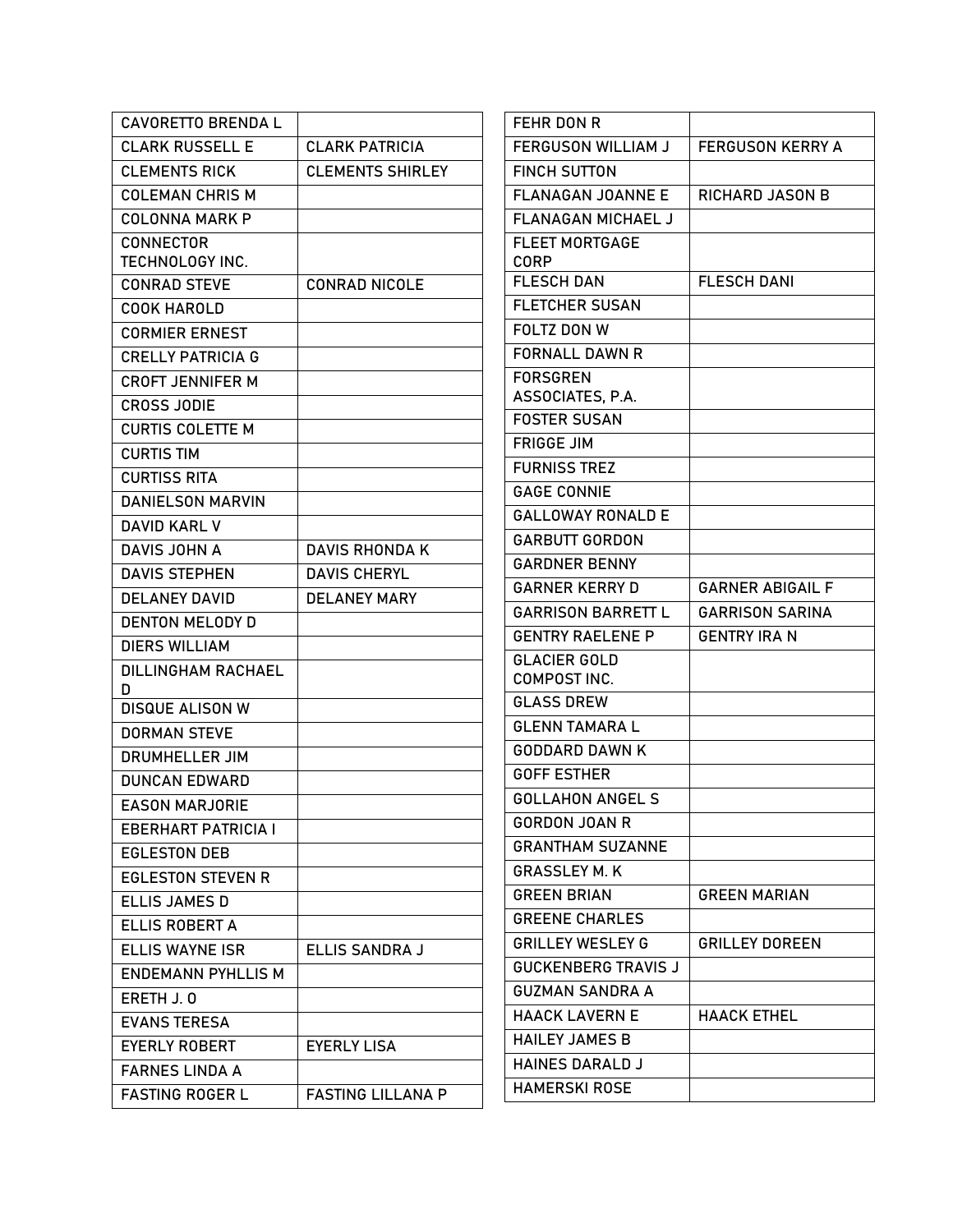| <b>HANCOCK TERESA L</b>                |                         | J J WELCOME               |                        |
|----------------------------------------|-------------------------|---------------------------|------------------------|
| <b>HANLEY BONNIE J</b>                 |                         | <b>CONSTRUCTION</b>       |                        |
| <b>HARBOUR RICHARD C</b>               |                         | <b>JAMES JESSE</b>        |                        |
| <b>HART JULIA N</b>                    |                         | <b>JARDIN JACK</b>        |                        |
| HARTMAN M. JUSTIN                      |                         | <b>JENICEK PETER M</b>    |                        |
| <b>HARTMAN ROCHELLE</b>                |                         | <b>JOHNSON ALVIN D</b>    |                        |
| м                                      |                         | <b>JOHNSON GARY L</b>     |                        |
| <b>HARTMAN SUSAN</b>                   |                         | <b>JOHNSON JASON C</b>    | <b>JOHNSON JASON C</b> |
| <b>HASS JAMES R</b>                    | <b>HASS MELODY L</b>    | JOHNSON JEFFREY J         | <b>JOHNSON KATHY A</b> |
| <b>HASS JAMES R</b>                    |                         | <b>JOHNSON JESSE</b>      |                        |
| <b>HAWES JOHN B</b>                    | <b>HAWES JENNIFER R</b> | JOHNSON JOSEPH J          |                        |
| <b>HAWKINS CANDACE L</b>               |                         | <b>JOHNSON LYLE</b>       |                        |
| <b>HAWKS GENE G</b>                    |                         | <b>JORGENSEN JENNIFER</b> |                        |
| <b>HAYCOX BRIAN E</b>                  | <b>HAYCOX SHANNON M</b> |                           |                        |
| <b>HAYES SHELLEY</b>                   |                         | <b>KAKIN JOSEPH A</b>     |                        |
| <b>HAYNES GLEN</b>                     | <b>HAYNES PEGGY</b>     | <b>KEEGAN FAITH</b>       |                        |
| <b>HAYS LAWRENCE L</b>                 | HAYS JULIEANNE M        | <b>KELCH WADE J</b>       |                        |
| <b>HEATH SARA E</b>                    |                         | <b>KELLEY WARREN J</b>    |                        |
| <b>HELGERT TERESA M</b>                |                         | <b>KELLY THOM</b>         |                        |
| <b>HELSTROM ERIC C</b>                 |                         | <b>KESSLER VONNIE B</b>   |                        |
| <b>HENDERSON ROBERT</b>                |                         | KIMMEL DALE H             | <b>KIMMEL KIM</b>      |
| м                                      |                         | KIMMET JOSEPH A           |                        |
| <b>HERHOLD DEANNAL</b>                 |                         | <b>KING DAVID P</b>       |                        |
| <b>HERMES SARAH M</b>                  |                         | KING STAN D               | <b>KING YOLANDA</b>    |
| <b>HEYDON DEENA K</b>                  |                         | <b>KING STAN D</b>        |                        |
| HICKEY-OTSUKA                          |                         | <b>KIZER WAYNE</b>        |                        |
| <b>MAUREEN</b><br><b>HIGH FIRS LLC</b> |                         | <b>KLIMENT OTTO E</b>     |                        |
| <b>HILL BETTE</b>                      |                         | KOLODZIEJ RON             | KOLODZIEJ MELODEE      |
| HOHN JEFF B                            | HOHN DONNA M            | KONTOS MICHAEL A          |                        |
| <b>HOLDGRAFER KEN</b>                  |                         | KOONTZ JERI L             |                        |
| <b>HOLTON RON</b>                      | <b>HOLTON PEGGY</b>     | <b>KOSHATKA JAMES D</b>   |                        |
| <b>HORNING VIRGINIA</b>                |                         | <b>KRATZER BOONE C</b>    |                        |
| <b>HOWE CHUCK</b>                      |                         | <b>KRAUSE DARRYL</b>      |                        |
| <b>HRYNIO MICHAEL A</b>                |                         | <b>KRAUSE STANLEY K</b>   |                        |
|                                        |                         | <b>KRUEGER MIKE B</b>     |                        |
| <b>HUDSON ROBERT D</b>                 | HUDSON MERLANNE L       | <b>LABAU DAVID W</b>      |                        |
| <b>HULL LOIS M</b>                     |                         | <b>LAKEVIEW</b>           |                        |
| HUME WALTER JJR                        | <b>HUME VALLI M</b>     | <b>CONSULTING INC.</b>    |                        |
| HUNTER WILLIAM S                       |                         | <b>LAMB FRANK</b>         |                        |
| <b>INGLE DARRIN C</b>                  |                         | <b>LAMBERT SHAWN</b>      |                        |
| <b>INGRAHAM JERRY B</b>                | <b>INGRAHAM HILDA M</b> | <b>LAUB ROBERT F</b>      | LAUB KIM D             |
| <b>ISLAND SYDNEY</b>                   |                         | <b>LAUGHING WATER</b>     |                        |
| <b>IVERS DOLORES J</b>                 |                         | RANCH                     |                        |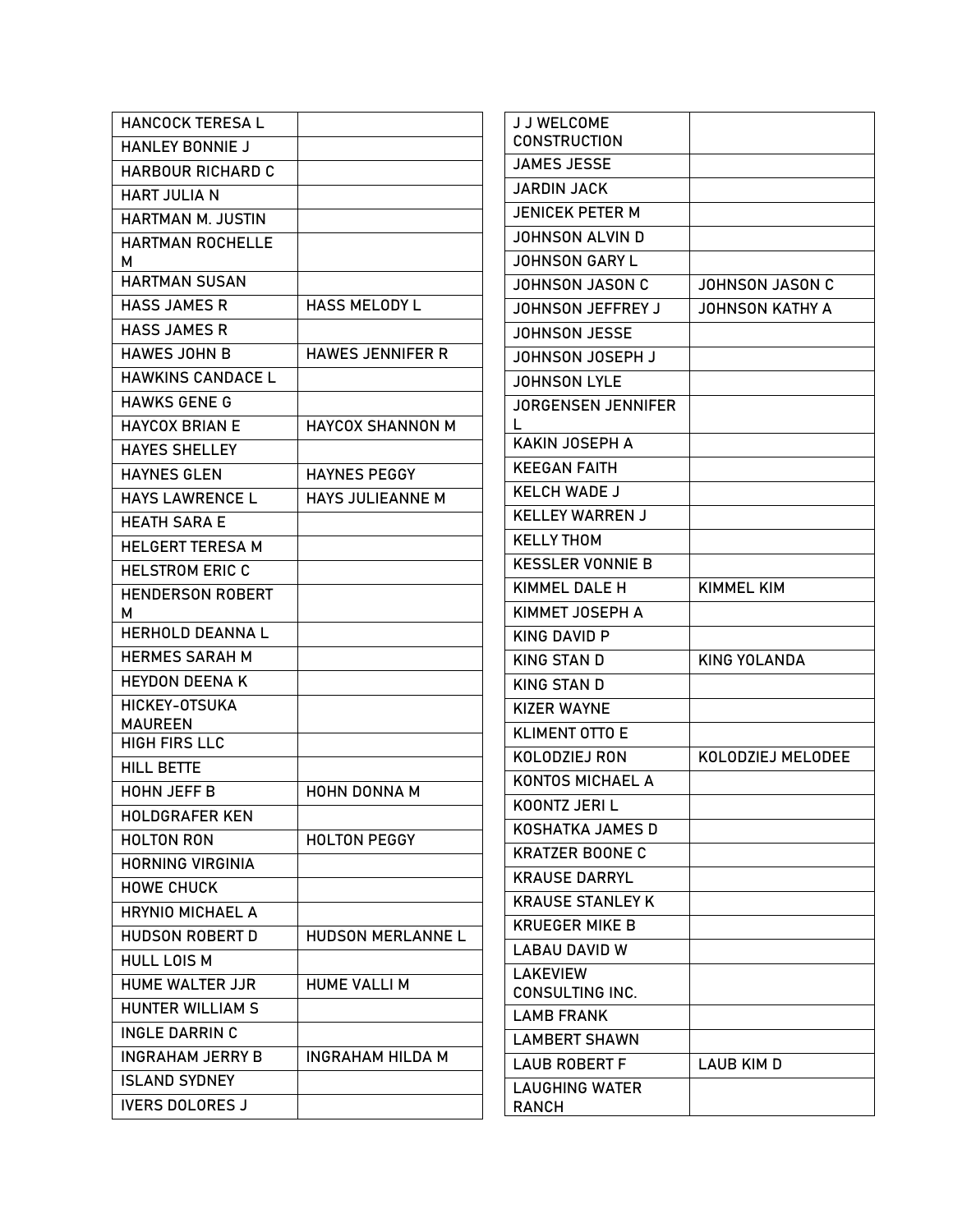| <b>LAWRENCE JANET</b>                    |                                     | <b>MARTIN CAROL D</b>                         | <b>MARTIN SAMUEL A</b>    |
|------------------------------------------|-------------------------------------|-----------------------------------------------|---------------------------|
| <b>LAWSON SHANNON M</b>                  |                                     | <b>MARTIN DAVID A</b>                         |                           |
| <b>LAXSON STEVEN</b>                     |                                     | <b>MARTIN DWAINE E</b>                        | <b>MARTIN DIANE</b>       |
| <b>LEDYARD JOHN L</b>                    |                                     | <b>MARTIN RONALD S</b>                        |                           |
| LEIB BENJAMIN I                          |                                     | <b>MARTIN RULON E</b>                         |                           |
| <b>LEIBIG ALBERT</b>                     | <b>LEIBIG DEANN</b>                 | <b>MARTIN THOMAS L</b>                        |                           |
| <b>LERCK BOB W</b>                       |                                     | <b>MARTINDALE RANDALL</b>                     | <b>MARTINDALE MICHELE</b> |
| <b>LERCK BOB W</b>                       | <b>GLYNN-LERCK GLORIA</b>           | в                                             | D                         |
|                                          | P                                   | <b>MARTINEZ MANUEL</b>                        |                           |
| LESOWSKI JOHN M                          | <b>LESOWSKI TONI R</b>              | <b>MARTINY CARL</b>                           |                           |
| <b>LEWIS TAMMY E</b><br><b>LINDEMANN</b> |                                     | <b>MARZINKO MARY</b><br><b>MASCHE MARILYN</b> |                           |
| <b>CHRISTOPHER</b>                       |                                     |                                               |                           |
| LINDGREN DANIEL R                        | <b>LINDGREN KIMBERLY K</b>          | <b>MASON GLORIA M</b><br><b>MASON JAMES</b>   |                           |
| <b>LOUREY MICHAEL D</b>                  | <b>LOUREY LINDA</b>                 | <b>MASON RICHARD L</b>                        |                           |
| <b>LUCE JERRY WSR</b>                    | LUCE BECKY D                        | <b>MASSELINK SANDRA D</b>                     |                           |
| <b>LUND JENNIFER L</b>                   |                                     | <b>MASTALIO CURTIS O</b>                      |                           |
| <b>MACFARREN WISHART</b>                 |                                     | <b>MATELLI STEPHEN E</b>                      | <b>MATELLI LEEANNA</b>    |
| <b>MACK DAVID LJR</b>                    | <b>MACK SHAWNA S</b>                | <b>MATOUSEK GEORGE V</b>                      |                           |
| <b>MACK JOHN</b>                         |                                     | <b>MATTHEWS JERRY L</b>                       |                           |
| <b>MACKEY DANIEL M</b>                   | <b>MACKEY PATRICIA</b>              | <b>MAXIE ROBERT L</b>                         |                           |
| <b>MACMILLAN BUCK M</b>                  |                                     | <b>MAYES CHESTER A</b>                        |                           |
| <b>MAEDJE KATINA</b>                     |                                     | MCCAIN H.O.                                   |                           |
| <b>MAERTENS MARY L</b>                   |                                     | <b>MCCARTY CHARLES</b>                        |                           |
| <b>MAGONE MICHAEL</b>                    |                                     | <b>MCCASLIN STEVE A</b>                       | MCCASLIN JANA K           |
| <b>MAHON DANIEL L</b>                    |                                     | <b>MCCLOY DELBERT</b>                         |                           |
| <b>MAHON TAMMY</b>                       |                                     | <b>MCCOY MARK R</b>                           |                           |
| <b>MAILE CHAD L</b>                      | <b>MAILE LANOR M</b>                | MCCULLEY MICHAEL B                            | <b>MCCULLEY MAUREEN</b>   |
| <b>MAIN STREET</b>                       |                                     | <b>MCCULLY BRUCE J</b>                        |                           |
| <b>PRODUCTS LLC</b>                      |                                     | <b>MCCULLY LANCE G</b>                        |                           |
| <b>MAJOR BRAD E</b>                      |                                     | <b>MCCULLY MICHAEL</b>                        | MCCULLY ROXANNE           |
| <b>MAKSHANOFF</b><br><b>VICTORIA</b>     | <b>MAKSHANOFF</b><br><b>GREGORY</b> | <b>MCCULLY TAIMIL</b>                         |                           |
| <b>MALEY SARAH J</b>                     |                                     | MCDONALD J. C                                 |                           |
| <b>MANGOLD MICHAEL T</b>                 |                                     | <b>MCDONALD LEE</b>                           |                           |
| <b>MANUEL IRVIN R</b>                    |                                     | <b>MCDONALD MIKE</b>                          |                           |
| <b>MANYX PATRICK</b>                     | <b>MANYX BETH</b>                   | MCDONALD ROBERT A                             | <b>MCDONALD TERESA</b>    |
| <b>MARABLE RUSS</b>                      |                                     | <b>MCFADYEAN DAVID W</b>                      |                           |
| <b>MARGRAVE WILLIAM D</b>                |                                     | <b>MCGARVEY DALE L</b>                        |                           |
| <b>MARSH MICHELLE S</b>                  |                                     | <b>MCGAVIN KORY B</b>                         |                           |
| <b>MARSHALL GARRETT</b>                  |                                     | MCGOUGH SAMUEL                                | MCGOUGH DONNA             |
| <b>MARSHALL RALPH</b>                    |                                     | <b>MCINERNEY BRIAN</b>                        |                           |
| <b>MARTIN A. F</b>                       |                                     | <b>MCINTYRE JERRY</b>                         | <b>MCINTYRE NANCY</b>     |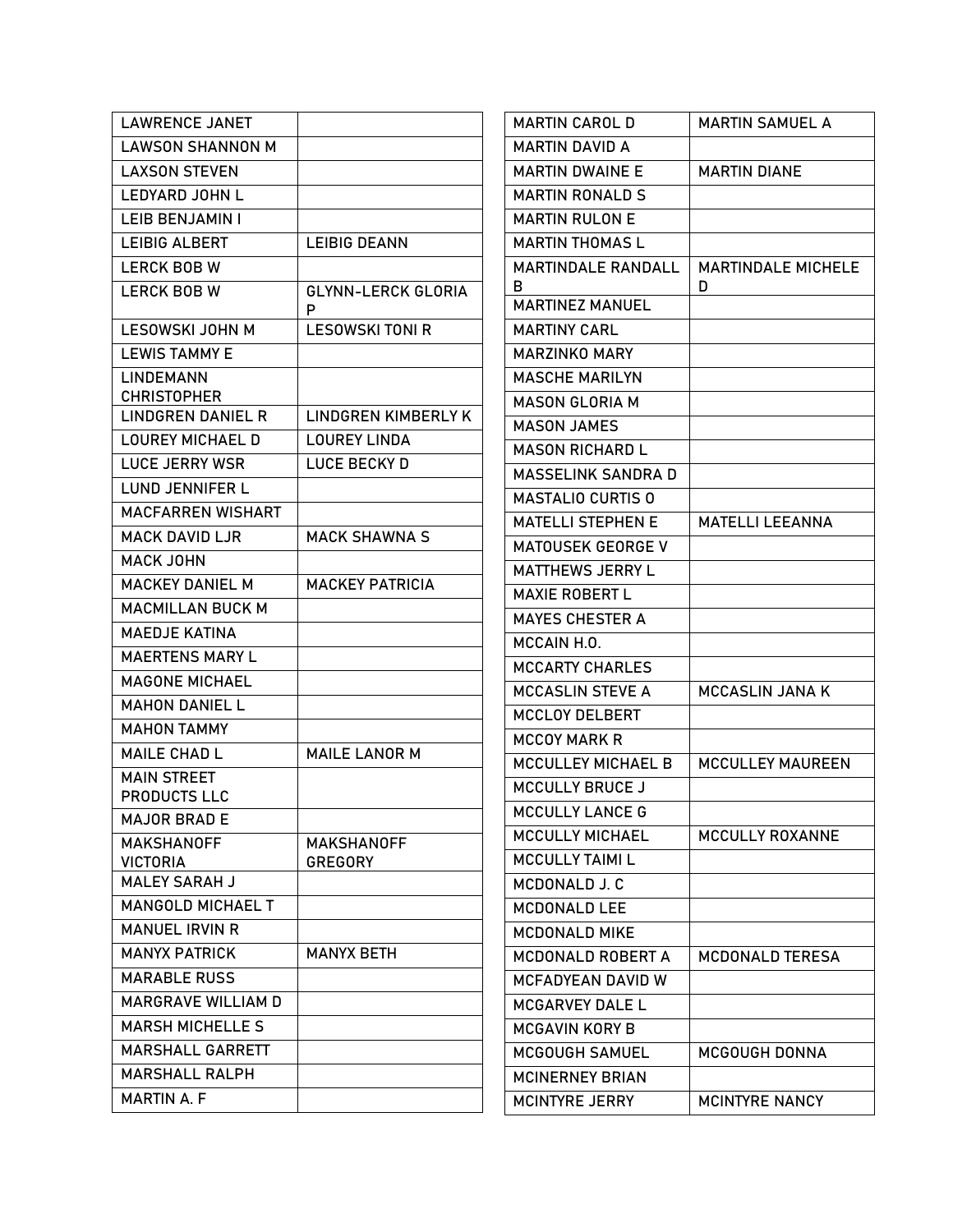| <b>MCKAY CRAIG R</b>               | <b>MCKAY LISA G</b>       | MOFFATT ROBERTA                 |                          |
|------------------------------------|---------------------------|---------------------------------|--------------------------|
| <b>MCLEAN NICOLE P</b>             |                           | <b>MOGUS RHETA</b>              |                          |
| MCMILLAN MICHAEL C                 |                           | <b>MOHR MIKE</b>                | <b>MOHR JULIE</b>        |
| <b>MCMUNN DEBRA</b>                |                           | <b>MOLLANDER KAREN</b>          |                          |
| <b>MCNAIR LILY A</b>               |                           | MONROE PEGGY                    |                          |
| <b>MCNAIR LYLE F</b>               |                           | <b>MONROE STEVEN</b>            | <b>MONROE BRENDA</b>     |
| <b>MCNAMARA DANENE L</b>           |                           | <b>MONTANA DEAN</b>             |                          |
| <b>MEEHAN MICHAEL</b>              |                           | MONTANA DEPT OF                 |                          |
| <b>MEEKER MICHAEL J</b>            | <b>WALLIN STEPHANIE A</b> | <b>HEALTH</b>                   |                          |
| <b>MEHA JEVAT</b>                  | <b>MEHA ROBIN</b>         | <b>MONTANO FELICIA A</b>        |                          |
| <b>MEHAFFEY LANCE</b>              |                           | <b>MONTEX PROPERTIES</b><br>INC |                          |
| <b>MEIER CURTIS M</b>              | <b>MEIER KYLA M</b>       | MOORE DON                       | MOORE BECKY              |
| <b>MEIER CURTIS M</b>              |                           | MOORE EUGENE                    | <b>MOORE DARLENE C</b>   |
| <b>MEIER JAMIE C</b>               |                           | <b>MOORE LAURA S</b>            |                          |
| <b>MEIER KYLA M</b>                |                           | <b>MOQUIST GLEN R</b>           |                          |
| <b>MELLOW JOHN</b>                 | <b>MELLOW DARLENE</b>     | <b>MORGAN JAMES P</b>           | <b>MORGAN JANICE M</b>   |
| <b>MELTON EARL R</b>               | <b>MELTON PAULINE</b>     | <b>MORGAN LARRY</b>             | <b>MORGAN CINDY</b>      |
| <b>MERCER STEPHEN H</b>            | <b>MERCER LINDA J</b>     | MORINE JIM C                    | <b>MORINE JOAN A</b>     |
| <b>MEREDITH ANNATESA</b>           | <b>MEREDITH CHANCE R</b>  | <b>MORRIS DONALD J</b>          | <b>MORRIS HELEN M</b>    |
| <b>METROPOLITAN</b>                |                           | <b>MORRIS JEREMY T</b>          |                          |
| <b>MORTGAGE</b>                    |                           | <b>MORRIS MICHAEL A</b>         | <b>MORRIS SARA</b>       |
| <b>MEYER RACHEL</b>                |                           | <b>MORRIS PHILIP W</b>          | <b>MORRIS FRANCIS M</b>  |
| <b>MIKALSON STEVE</b>              |                           | <b>MORRIS WAYNE S</b>           | <b>MORRIS LORA D</b>     |
| <b>MILLENNIUM PLASTICS</b><br>INC. |                           | <b>MORROW KEVIN E</b>           | <b>MORROW SUSAN M</b>    |
| MILLER BARBARA M                   |                           | MOSBY FAYE E                    |                          |
| <b>MILLER CAROL A</b>              |                           | MOSER WAYNE J                   | <b>MOSER TAMARA M</b>    |
| <b>MILLER CAROLYN E</b>            |                           | MOSS C.S                        | <b>MOSS GILLIAN</b>      |
| <b>MILLER CURTIS</b>               | <b>MILLER ANN</b>         | <b>MOSTELLER DANIEL D</b>       | <b>MOSTELLER DIANE M</b> |
| <b>MILLER CURTIS J</b>             |                           | <b>MOUNTAIN POWER</b>           |                          |
| <b>MILLER DARING</b>               |                           | <b>CONSTRUCTION</b>             |                          |
| <b>MILLER GLADYS</b>               |                           | <b>MOYAN RODNEY W</b>           | <b>MOYAN ROCHELLE D</b>  |
| MILLER JAMES M                     | MILLER DIANA J            | <b>MRGICH BRETT</b>             | <b>MRGICH CHLOE</b>      |
| <b>MILLER KARL A</b>               |                           | <b>MT STAR PARTNERSHIP</b>      |                          |
| <b>MILLER LAURA M</b>              |                           | <b>MULFORD TRAVIS</b>           |                          |
| <b>MILLER LORI B</b>               |                           | <b>MUNDS KATHLEEN G</b>         |                          |
| <b>MILLER MARILYN</b>              |                           | <b>MURPHY GEARY S</b>           | MURPHY DEBBI A           |
| <b>MILLSAP WALTER R</b>            |                           | <b>MURPHY PATRICIA</b>          |                          |
| <b>MINGS MARY K</b>                |                           | MURPHY TIMOTHY P                |                          |
| <b>MOBERG GARY</b>                 | MOBERG BEVERLY            | <b>MUSSER DEBRAK</b>            |                          |
| MOCKO STEPHEN R                    |                           | <b>MYERS TAMMIL</b>             |                          |
| <b>MOEN MICHAEL R</b>              |                           | <b>MYHRA MONTE J</b>            | <b>MYHRA SHANNON L</b>   |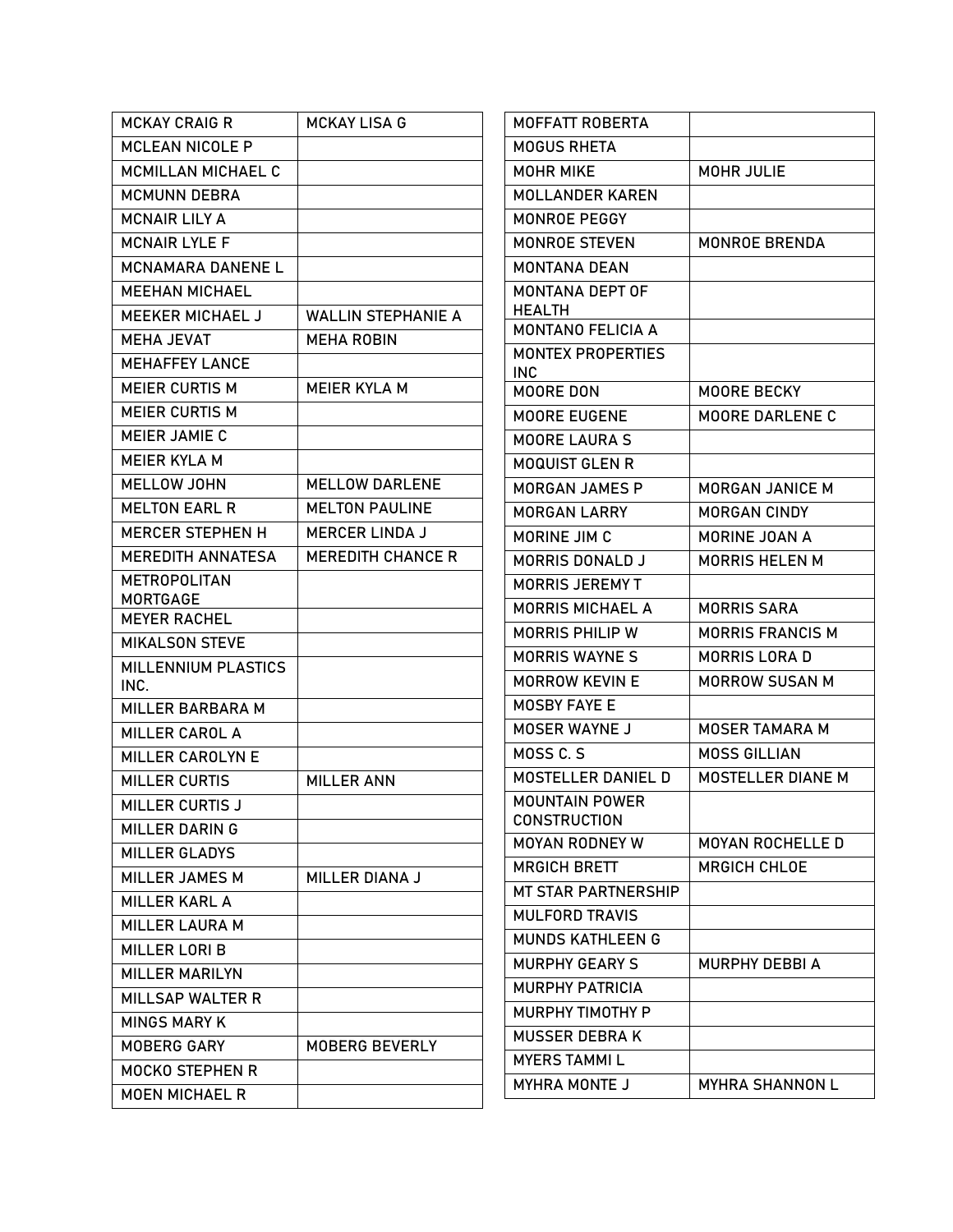| <b>MYHRE ADVERTISING</b>    |                        | <b>ORMISTON TODD</b>                  | <b>ORMISTON JULIE</b>   |
|-----------------------------|------------------------|---------------------------------------|-------------------------|
| <b>MYRICK JERRY E</b>       |                        | <b>ORMSBY DEBORAH</b>                 |                         |
| <b>MYRICK ROGER</b>         |                        | <b>OSBORNE STEPHANIE</b>              |                         |
| N. B. NELSON CO.            |                        | A                                     |                         |
| NAGEL SCOTT A               | <b>NAGEL KERRY K</b>   | <b>OSBURN DALLAS P</b>                |                         |
| <b>NAISBITT JOHN T</b>      |                        | <b>OSLER BRENDA J</b>                 |                         |
| NEEDMOR FOREST              |                        | <b>OSLER CHARLES R</b>                |                         |
| PRODUCTS INC                |                        | <b>OSTWALD JAMI</b>                   |                         |
| <b>NEILSON CURTIS D</b>     |                        | OTTO KEN J                            |                         |
| <b>NELSON DENNIS</b>        | <b>NELSON LYNN</b>     | <b>OVIST EDITH</b>                    |                         |
| <b>NELSON GORDAN RJR</b>    | <b>NELSON JOANN</b>    | <b>OWENS HERMAN</b>                   |                         |
| <b>NELSON LORNA C</b>       |                        | <b>OWENS &amp; HURST</b>              |                         |
| <b>NELSON MARK T</b>        |                        | <b>LEASING</b><br>PAGE JEANETTE M     |                         |
| <b>NELSON NEAL B</b>        |                        | <b>PAINTER DIANAL</b>                 |                         |
| <b>NERECK STEVE T</b>       |                        | PALMER JAMIE M                        |                         |
| <b>NESS JASON J</b>         | <b>NESS PENNY R</b>    | PALMER JEREMY C                       |                         |
| <b>NESS WILLIAM D</b>       | FENTON-NESS DYNEE      | <b>PANIAGUS PEDRO</b>                 |                         |
|                             | L                      | PAPENFUHS LEROY 0                     |                         |
| <b>NESVACIL MICHAEL L</b>   |                        | PARAMUSHAK ROMAN                      |                         |
| <b>NEUMAN MATTHEW</b>       |                        | <b>PARKE KELLEY R</b>                 | <b>PARKE TAMMY E</b>    |
| <b>NEWBURN ISRAEL L</b>     | NEWBURN SUMMER L       | <b>PARKER DENNIS M</b>                | PARKER BEA M            |
| NEWBURY CAROL L             |                        | <b>PARKER ROGER D</b>                 | <b>PARKER TERYL D</b>   |
| NEWMAN DEBORAH              |                        | <b>PARKER STEPHAN R</b>               | <b>PARKER BRIDGET I</b> |
| <b>NEWTON HELMA N</b>       |                        | PARKMAN CHERYL M                      |                         |
| <b>NEWTON RICHARD N</b>     |                        | <b>PARRISH BILL</b>                   |                         |
| NICHOLSON JOAN E            |                        | <b>PARSLEY RON</b>                    |                         |
| NICKELL JOHN R              | NICKELL JACCI J        | <b>PARSONS JAMES D</b>                |                         |
| <b>NICKERSON CLAY</b>       |                        |                                       |                         |
| NIX JOHN L                  |                        | PATCHELL GARY                         | PATCHELL SHELBY         |
| NOEL MARTHA L               |                        | <b>PATRICK BARBARA</b>                |                         |
| NORMAN KATHY                |                        | <b>PATRICK WAYNE S</b>                |                         |
| <b>NORTHWEST GAMES</b>      |                        | <b>PATTEN ROCKWELL R</b>              | <b>PATTEN LINDA S</b>   |
| INC.<br><b>NOWAK MARK S</b> |                        | <b>PATTERSON</b><br><b>JOLLADEANE</b> |                         |
| <b>O'BRIEN ERNEST</b>       |                        | <b>PAYTON BRUCE</b>                   |                         |
| <b>O'BRIEN JOHN T</b>       | <b>O'BRIEN ELENA M</b> | <b>PEAVEY SUDIE</b>                   |                         |
| <b>O'BRIEN LOUIE</b>        | <b>O'BRIEN BEVERLY</b> | <b>PEDERSEN</b>                       | PEDERSEN AARAN L        |
| <b>O'CONNOR TRACY B</b>     |                        | <b>CHRISTOPHER P</b>                  |                         |
| <b>O'FARRELL EDIE M</b>     |                        | PEDERSON EVA M                        |                         |
| <b>O'HARA GAVIN A</b>       | <b>O'HARA CLOVER S</b> | <b>PELLITERI FRANK S</b>              |                         |
| OLSON J.R                   | <b>OLSON HEIDI</b>     | <b>PEMBLE KAREN</b>                   |                         |
| <b>OLSON JAY C</b>          |                        | PENNELL CANDACE                       |                         |
|                             |                        | PENNINGTON GEORGE                     | PENNINGTON SUE          |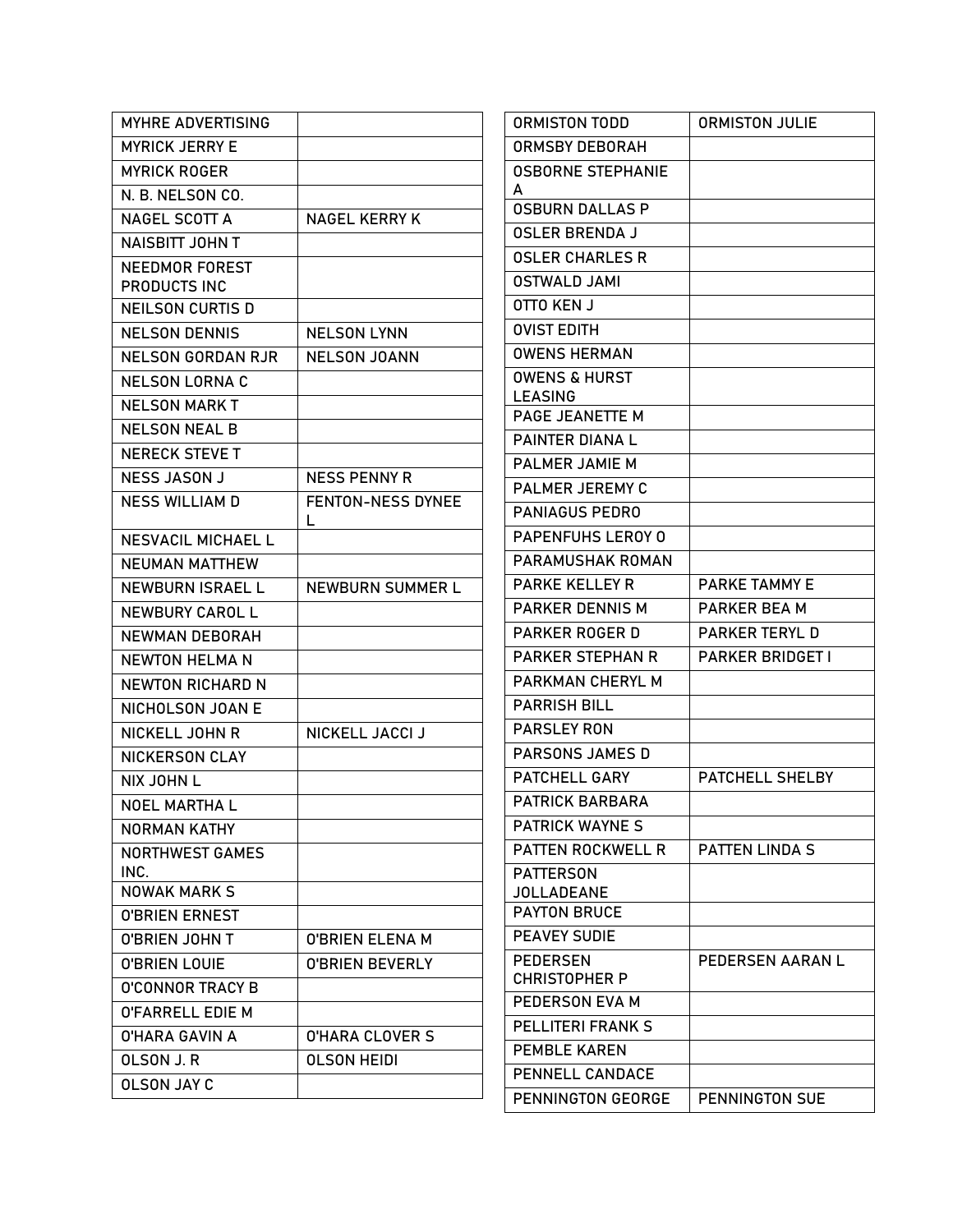| PENNINGTON WM. N          |                        | <b>PROCTER JACKI</b>      |                            |
|---------------------------|------------------------|---------------------------|----------------------------|
| PENSEL SUSAN T            |                        | PROO RICHARD A            |                            |
| PERRY JAMES L             | <b>PERRY PATRICIA</b>  | <b>PUCKETT BRAD G</b>     | <b>PUCKETT CATHERINE E</b> |
| <b>PERSONAL</b>           |                        | <b>PUCKEY JAMES R</b>     |                            |
| <b>STRUCTURES, INC.</b>   |                        | PULSE JEFF J              |                            |
| PETERSON DAVID B          |                        | <b>PULSE JOAN</b>         |                            |
| PETERSON E R              |                        | <b>PURCELL TROY R</b>     |                            |
| PETREY JUDITH             |                        | <b>QUADE NANCY A</b>      |                            |
| PETZ JASON N              |                        | <b>QUIMBY FRANCES K</b>   | STARKKA DANIEL D           |
| PETZ TRALEIKA J           | PETZ BRYON W           | RACKLEY DARRELL L         |                            |
| PEWITT DENNIS M           |                        | <b>RADISH DALRUS M</b>    |                            |
| PFEIFFER HEATHER M        |                        | <b>RALEIGH DUANE E</b>    | <b>RALEIGH LISA R</b>      |
| PFISTER EDWARD T          |                        | <b>RAMIREZ JAMES A</b>    | <b>RAMIREZ JILL E</b>      |
| PHELPS DONALD A           |                        | <b>RANDOLPH ROBERT E</b>  | <b>RANDOLPH SUNSHINE</b>   |
| PHILLIPS CLANCY           |                        |                           | Е                          |
| PHILLIPS JOANN G          |                        | <b>RAPP KERRY A</b>       |                            |
| <b>PIERRY RUSSELL</b>     | PIERRY JULIE           | <b>RAUCH ROBERT L</b>     | RAUCH JUDITH A             |
| PILOTE ROBERT             | PILOTE LINDA           | <b>RAUSCH RANDALL</b>     |                            |
| PINSON JUDD               |                        | <b>REA CHRISTINE D</b>    |                            |
| <b>PIOREK JAMES</b>       |                        | <b>REARDON BLASE A</b>    |                            |
| PITTS WEBB W              | <b>FOSS MARY K</b>     | REDFIELD DAVID J          | REDFIELD REBECCA L         |
| PITZEN JAMES F            |                        | <b>REED ARTHUR M</b>      |                            |
| <b>PLOTTS CURTIS E</b>    | PLOTTS DEBRA J         | <b>REED MICHAEL J</b>     | <b>REED SUSAN E</b>        |
| <b>PLUID SHAWNA</b>       |                        | <b>REED PATRICK M</b>     |                            |
| <b>PLUMLEY ROBERT</b>     | PLUMLEY JAN A          | <b>REED PATTI L</b>       | <b>REED TODD L</b>         |
| PLUMMER ANDREW IV         | <b>PLUMMER KATERIE</b> | <b>REEDER MARK L</b>      |                            |
| <b>POGUE KAREN</b>        |                        | <b>REGNIER DAVID T</b>    | <b>REGNIER JOANN K</b>     |
| POLLARD RICHARD R         |                        | <b>REICHELT MAURICE C</b> | <b>REICHELT BETH R</b>     |
| <b>POMEROY LARRY B</b>    |                        | <b>REIN DOLORES R</b>     |                            |
| POMEROY STEVEN            |                        | <b>RENKEMA DON</b>        | <b>RENKEMA DON</b>         |
| POOR ROGER C              |                        | RENKEMA DONALD L          |                            |
| POTTER BILLIE B           | POTTER LYNN D          | <b>RENNER FRED G</b>      |                            |
| POTTER GEORGE             |                        | <b>RENSHAW STACY M</b>    |                            |
| <b>POWELL CHRISTINE R</b> |                        | <b>RESCH PAULETTE</b>     |                            |
| PRATCH NANCY A            |                        | <b>REYNOLDS MARLENE A</b> | PETERSON JULIAN            |
| <b>PRATER JOHN</b>        |                        | <b>RHETT DENNIS</b>       |                            |
| PRETTYMAN STEVEN T        |                        | <b>RHOADS RONALD H</b>    |                            |
| <b>PRICE GARY L</b>       | <b>PRICE SANDY K</b>   | RHODES KENNETH J          |                            |
| <b>PRICE MIKE S</b>       |                        | <b>RICE BURTON J</b>      | <b>RICE DIANE</b>          |
| <b>PRICE WILL F</b>       |                        | RICE JOEY C               | <b>KEENEY MICHELLE D</b>   |
| PRICHARD REGINA A         |                        | <b>RICH KIM</b>           |                            |
| PRITCHETT TED W           |                        | <b>RICHARDSON DAWN</b>    |                            |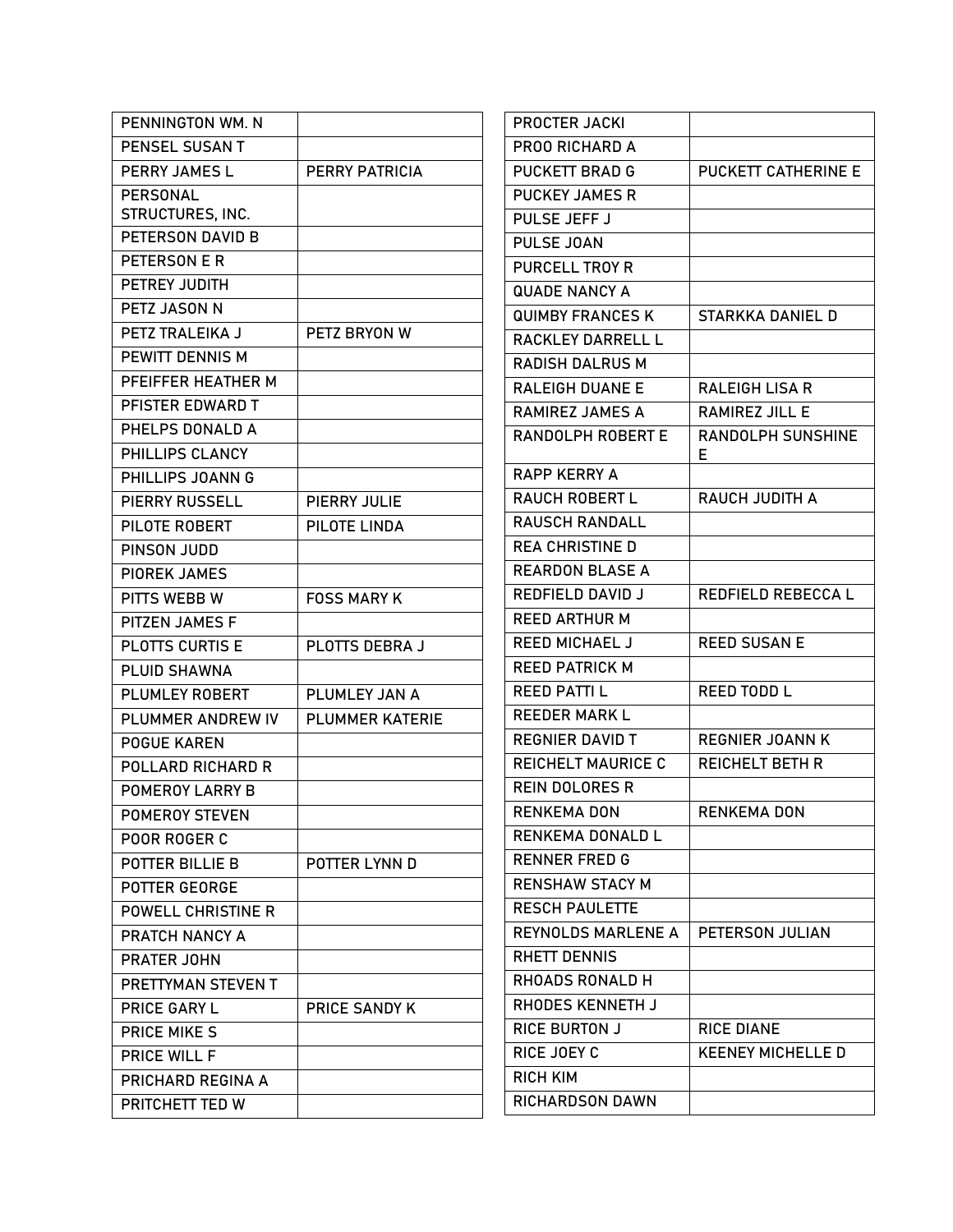| <b>RIDDLE MICHELLE L</b>                      |                          | SALOKANGAS JUKKA 0                     | SALOKANGAS SUSAN J                    |
|-----------------------------------------------|--------------------------|----------------------------------------|---------------------------------------|
| <b>RIDDLE SHERRY L</b>                        |                          | <b>SALOMON PETER H</b>                 | <b>MCROBERTS</b><br><b>MARGARET S</b> |
| RIGGLE MICHELLE D                             |                          | <b>SAMBRANA DEBBIE</b>                 |                                       |
| RIGGS JAY D                                   | RIGGS LORNA M            | <b>SANBORN CLYDE A</b>                 | <b>SANBORN KIMBERLI A</b>             |
| <b>RILEY MICHAEL</b>                          | <b>RILEY MARY K</b>      | <b>SAPP JULIE A</b>                    | SAPP JOSEPH D                         |
| <b>RIVERSIDE</b><br><b>COMMUNICATIONS INC</b> |                          | <b>SAULS JOHN S</b>                    |                                       |
| ROBBINS WM.                                   |                          | <b>SAVAGE KAREN</b>                    |                                       |
| <b>ROBERSON KAY</b>                           |                          | <b>SAWYER DERROL</b>                   | <b>SAWYER KAREN</b>                   |
| <b>ROBERTS GLEN E</b>                         |                          | <b>SAXTON STEVEN</b>                   |                                       |
| <b>ROBERTS RICK J</b>                         | <b>ROBERTS BARBARA A</b> | <b>SCANZO LAURA</b>                    |                                       |
| <b>ROBSON WILLIAM</b>                         |                          | <b>SCHAAL DEBORAH R</b>                |                                       |
| <b>ROCHFORD THOMAS B</b>                      | ROCHFORD SHIRLEY H       | <b>SCHERMERHORN RON</b>                |                                       |
| <b>ROCKSUND WILLIAM S</b>                     |                          | <b>SCHILLING SHANE</b>                 |                                       |
| ROCKWELL ELIZABETH                            |                          | <b>SCHMIDT ERIC J</b>                  |                                       |
| D                                             |                          | <b>SCHMIDT KENNETH W</b>               | <b>SCHMIDT BARBARA L</b>              |
| <b>ROE WILLARD A</b>                          |                          | <b>SCHNEIBLE ELEANOR</b>               |                                       |
| <b>ROESCH LAWRENCE</b>                        |                          | н.                                     |                                       |
| <b>ROGERS EVERETT</b>                         | <b>ROGERS FLORA</b>      | <b>SCHOEPF R.K</b>                     | <b>SCHOEPH JANIS D</b>                |
| ROJO PENNIE                                   |                          | <b>SCHROCK ROBIN M</b>                 |                                       |
| <b>ROLOF ROGER</b>                            |                          | <b>SCHUHMACHER</b>                     |                                       |
| ROLSKY ROBERT                                 |                          | <b>GERALD A</b><br><b>SCHULER JOHN</b> | <b>SCHULER ROSELLA</b>                |
| <b>ROONEY MARJORIE</b>                        |                          | <b>SCHUMACHER DANA</b>                 |                                       |
| ROOSE JUDY V                                  |                          | <b>SCHUTTERLE DELORES</b>              |                                       |
| <b>ROSARIO ANGEL R</b>                        | <b>ROSARIO LYNNE C</b>   | <b>SCHWARTZ CHARLES A</b>              |                                       |
| <b>ROSENBAUM MARK A</b>                       | ROSENBAUM, STACY         | <b>SCHWARTZMILLER</b>                  | <b>SCHWARTZMILLER</b>                 |
| <b>ROTHSCHILD PETER</b>                       |                          | <b>JOHN R</b>                          | <b>KIMBERLY L</b>                     |
| ROWE PHIL D                                   | <b>ROWE PATRICIA M</b>   | <b>SCHWEITZER BRIAN</b>                |                                       |
| <b>ROYS SUSAN E</b>                           |                          | <b>SCIULLO JOSEPH K</b>                |                                       |
| <b>ROZELL LATRESSIA S</b>                     |                          | <b>SCOTT BEULAH</b>                    |                                       |
| RUBLE LORI A                                  |                          | <b>SCOTT DENNISON C</b>                | <b>KADEKIAN NARINE</b>                |
| <b>RUCINSKI ROBERT L</b>                      |                          | <b>SCOTT EVERETT W</b>                 |                                       |
| <b>RUIS WENDY</b>                             |                          | <b>SCOTT LEONARD R</b>                 | <b>SCOTT LANA R</b>                   |
| <b>RUMBLE DENISE</b>                          |                          | <b>SCOTT MARTIN D</b>                  |                                       |
| <b>RUNKLE BENJAMIN</b>                        | <b>FARBER ANDERSON</b>   | <b>SCOTT MICHAEL J</b>                 |                                       |
| <b>RUPP LYNN H</b>                            |                          | SEDERDAHL GARY                         |                                       |
| RUPP LYNN H                                   |                          | SEDERDAHL KENNETH                      | EISENMAN DOROTHY                      |
| <b>RUTTAN JOHN A</b>                          |                          | <b>SEDWICK JOHN</b>                    | <b>SEDWICK LISA J</b>                 |
| RYDMAN BROOKE A                               |                          | <b>SEED ALLEN L</b>                    |                                       |
| RYNEARSON AMBER J                             |                          | <b>SEED SHARON A</b>                   |                                       |
| <b>SALISH SPRINGS</b>                         |                          | <b>SEELY RICHARD L</b>                 | <b>SEELY TINA M</b>                   |
| RANCH                                         |                          | <b>SEELY RICK</b>                      |                                       |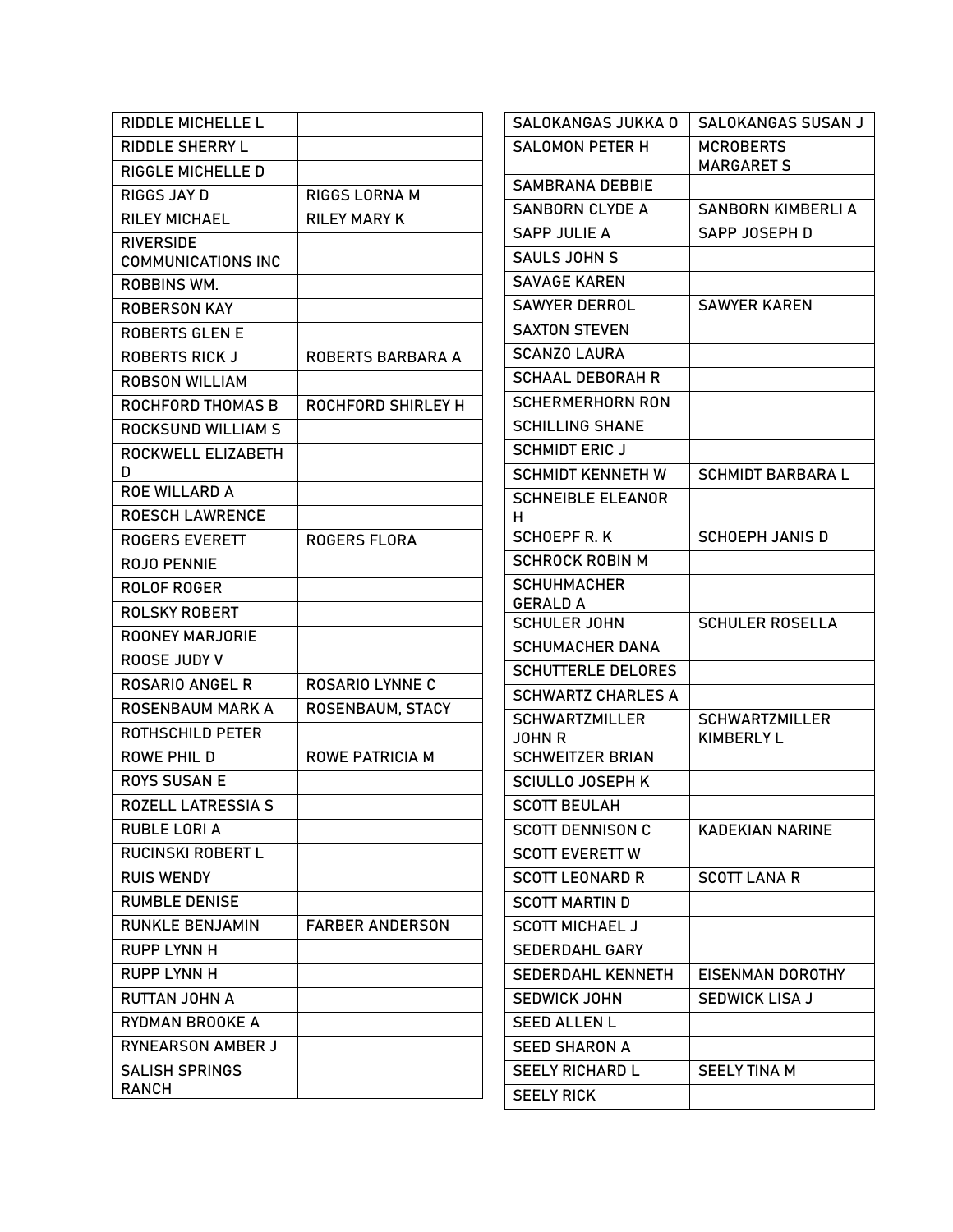| <b>SEIKEL JANET E</b>      | STAMATELOS JOHN      | SMITH DERRICK B          | SMITH SUZANNE C          |
|----------------------------|----------------------|--------------------------|--------------------------|
| <b>SEMLEK ROBERT</b>       |                      | <b>SMITH ETHEL</b>       |                          |
| <b>SETZER LINDA L</b>      |                      | <b>SMITH JACK R</b>      | <b>SMITH JUDY A</b>      |
| <b>SHAFFER CHRISTIAN C</b> | KALIVODA MILLICENT J | <b>SMITH JONATHAN B</b>  |                          |
| <b>SHAFFER GARY</b>        |                      | <b>SMITH LARRY</b>       | SMITH CHERYL             |
| <b>SHAFT ELSIE</b>         |                      | <b>SMITH LAWRENCE F</b>  |                          |
| <b>SHARP DONNA C</b>       |                      | SMITH MICHAEL D          |                          |
| <b>SHEA DONNA</b>          |                      | <b>SMITH RONALD L</b>    | SMITH REBECCA L          |
| SHELL JOHN                 |                      | SMITH TIMOTHY D          |                          |
| <b>SHELTON DONNA K</b>     |                      | <b>SMITH VANESSA L</b>   |                          |
| SHENEFELT JEANNIE M        |                      | <b>SNODDERLY HARRY L</b> | SNODDERLY JUDITH A       |
| SHEPARD TIMOTHY O          | SHEPARD SHERRIL      | SNOOK JOHN G             |                          |
| SHEPHERD EDITH             |                      | <b>SNYDER FRANCES R</b>  |                          |
| SHEPPARD SOLARA N          |                      | <b>SNYDER MIKE</b>       |                          |
| <b>SHERLOCK RAYMOND</b>    | SHERLOCK JO          | <b>SODERMAN JANE</b>     |                          |
| SHERWOOD FRANCIS H         | SHERWOOD BETTY M     | <b>SOMMER GRETT</b>      | SOMMER DONNA M           |
| <b>SHICK LISA</b>          |                      | SOUCIE JOHN              | <b>SOUCIE EDNA</b>       |
| SHINODA BARBARA S          |                      | <b>SPANG WADE</b>        |                          |
| <b>SHIRLEY DAKE</b>        | <b>SHIRLEY SHAUN</b> | <b>SPENCER GARY L</b>    |                          |
| <b>SHOEMAKE SPENCE</b>     |                      | <b>SPITZER RICK</b>      | <b>SPITZER ELIZABETH</b> |
| <b>SHORES DARRYL D</b>     |                      | <b>SPRIBILLE TOBY C</b>  |                          |
| <b>SHUEY MARK</b>          | <b>SHUEY THERESA</b> | STABOLEPSZY GREG J       | STABOLEPSZY MARY A       |
| SHUPERT TOM                | <b>SHUPERT KAREN</b> | <b>STACY CARL F</b>      | <b>STACY DIANE E</b>     |
| <b>SHUPERT TOM K</b>       |                      | <b>STACY CHRYSTAL R</b>  |                          |
| SHURTLEFF ROSEMARY         |                      | <b>STACY DEAN</b>        | <b>STACY NORMA</b>       |
| <b>SHUSTER RAY</b>         |                      | <b>STACY GALE</b>        |                          |
| <b>SIDJAK DOREEN</b>       |                      | <b>STACY JESSICA D</b>   |                          |
| SIELER MIKE J              |                      | <b>STACY LANI B</b>      |                          |
| SILER BRUCE G              |                      | <b>STACY REX</b>         |                          |
| <b>SIMMONS HELEN R</b>     |                      | <b>STARK ELMO</b>        |                          |
| SINGHOSE WADE              | SINGHOSE AMANDA      | <b>STARK SONYA M</b>     |                          |
| <b>SKOMP DEXTER</b>        |                      | STARLING, RUPERT GJR     | <b>STARLING HIR H</b>    |
| <b>SLACK YVONNE</b>        |                      | <b>STEELE SHANE K</b>    |                          |
| <b>SLATER AMY L</b>        |                      | STEINER D A              | <b>STEINER SUSAN G</b>   |
| <b>SLI PARTNERSHIP</b>     |                      | <b>STEVENS GAIL</b>      |                          |
| <b>SLONKA KURT</b>         |                      | <b>STEVENS LEN J</b>     | <b>STEVENS SUSIE M</b>   |
| <b>SMAKA MARY E</b>        |                      | <b>STEVENS TAMMY</b>     | <b>STEVENS JOHN R</b>    |
| SMILEY HD                  |                      | <b>STEVENS TAMMY</b>     |                          |
| SMILEY J J                 |                      | STEVENS VIRGINIA A       |                          |
| <b>SMITH AARON B</b>       |                      | <b>STEVENSON KIRSTEN</b> | STEVENSON JEFF           |
| SMITH ARNOLD               |                      | <b>STEVENSON LEROY E</b> |                          |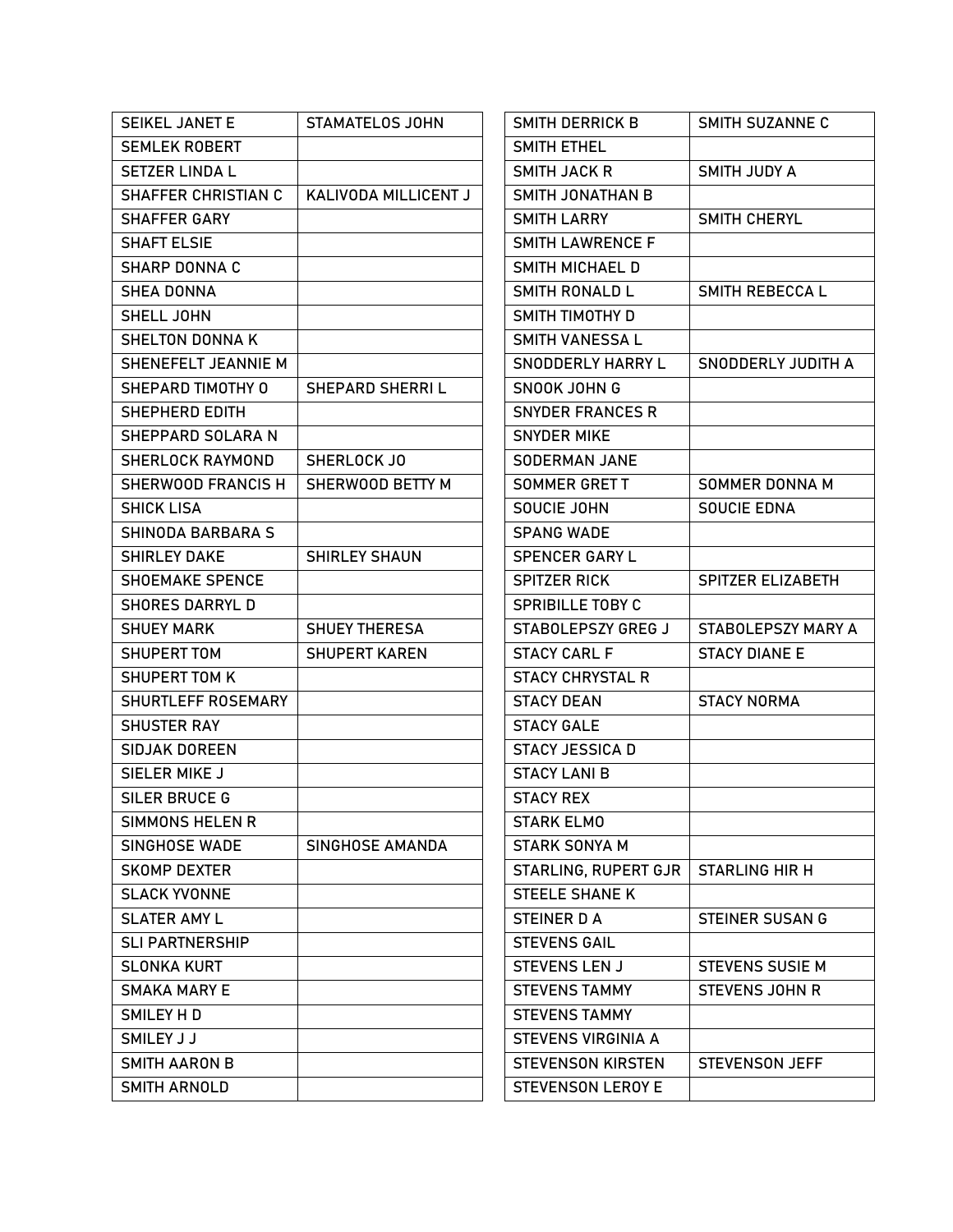| STEWART ARTHUR H        | STEWART MARY J            | <b>TAYLOR PHYLLIS L</b>                     |                             |
|-------------------------|---------------------------|---------------------------------------------|-----------------------------|
| <b>STIDHAM LARRY</b>    |                           | <b>TAYLOR ROSE</b>                          |                             |
| STIFFLER MIKE           |                           | TEAL J.R                                    |                             |
| STINGER GERALDINE R     |                           | <b>TEMPLE FRANKIE D</b>                     |                             |
| <b>STIRNWEIS KIRK F</b> | STIRNWEIS HEATHER A       | <b>TENNISON LINDA K</b>                     |                             |
| <b>STOCK LLOYD L</b>    |                           | <b>TEVOGH CLIFFORD</b>                      | <b>TEVOGH PATRICIA A</b>    |
| STODDARD DAVID M        |                           | THARP JIM M                                 |                             |
| <b>STOKEN CORY J</b>    | <b>NELSON BONNIE J</b>    | THE PRINTER'S TOUCH                         |                             |
| STOLTZFUS M. A          | <b>STOLTZFUS SHARON I</b> | <b>THERRIAULT CREEK</b>                     |                             |
| <b>STORKSON DELBERT</b> |                           | <b>RANCH</b>                                |                             |
| <b>STORMS CECIL H</b>   |                           | THIBAULT DARCY A                            |                             |
| <b>STORMS ELSIE S</b>   |                           | THOMAS BETTY L                              |                             |
| <b>STOUT FRED L</b>     |                           | THOMAS NANCY V                              |                             |
| <b>STOUT SHERRIL</b>    |                           | <b>THOMAS STEVEN L</b>                      | THOMAS MONTA A              |
| <b>STRACK CANDY</b>     |                           | THOMAS WESLEY A                             |                             |
| STRATEMEYER ZANE C      |                           | THOMPSON CHARLES B                          |                             |
| <b>STREET RAY</b>       |                           | THOMPSON DANIEL V                           |                             |
| <b>STREETER THAIS</b>   |                           | THOMPSON JEFF A                             | THILL SHAWN C               |
| STRIKER SCOTT           | <b>STRIKER CAROL</b>      | THOMPSON KEVIN M                            |                             |
| <b>STROUD LOIS</b>      |                           | THOMPSON SUSAN J                            |                             |
| <b>SULLENGER ALAN L</b> | <b>SULLENGER BARBARA</b>  | THOMSEN JOANI L                             |                             |
|                         | J                         | THOMSEN LYLE D                              |                             |
| <b>SULLIVAN HERBY</b>   |                           | THUROW THOMAS                               |                             |
| <b>SUMNER MARI F</b>    |                           | <b>TIBBETTS JENNIFER A</b>                  |                             |
| SVOBODA MARK            |                           | <b>TIBBITTS DEBRAK</b>                      | <b>TIBBITTS CHRISTOPHER</b> |
| <b>SWAN TODD</b>        |                           | <b>TIBBITTS EVELYN G</b>                    |                             |
| <b>SWANBERG DAVID</b>   |                           | <b>TICHO HAROL</b>                          | <b>TICHO SUZY</b>           |
| SWANSON JEFFREY         |                           | <b>TILLERY STEVE D</b>                      |                             |
| <b>SWANSON TERI A</b>   |                           | <b>TIMBER CR</b><br><b>CONSULTING GROUP</b> |                             |
| SWEENEY MICHAEL J       | <b>SWEENEY PASCALE G</b>  | INC.                                        |                             |
| SYME JOAN R             |                           | <b>TIMKEN MARK</b>                          | <b>TIMKIN HEATHER</b>       |
| SYTH CORP               |                           | <b>TINKLER C. WAYNE</b>                     | <b>TINKLER HEATHER</b>      |
| <b>SYVERSON MARK</b>    | PARWANA NVORJAHAN         | <b>TKTM</b>                                 |                             |
| <b>TAFT BERRY N</b>     | <b>TAFT LANELLE K</b>     | <b>TOBACCO VALLEY</b>                       |                             |
| <b>TAKACS BRUCE</b>     |                           | LIONS CLUB                                  |                             |
| <b>TAKALA FRANK A</b>   | <b>TAKALA SHELLY E</b>    | <b>TONGA TIM</b>                            | TONGA WANDA                 |
| <b>TALAGO DAN</b>       |                           | <b>TOREN WADE L</b>                         | <b>TOREN KELLY J</b>        |
| <b>TALBOT ALLEN H</b>   | <b>EST JUDY K</b>         | <b>TORGERSON DON</b>                        |                             |
| <b>TAMBOER ADELINE</b>  |                           | <b>TORKELSON WAYNE D</b>                    |                             |
| <b>TANNER MITCHELL</b>  |                           | TOST T. N                                   | <b>TOST RENEE I</b>         |
| <b>TASSO DEAN</b>       |                           | <b>TRACEY BRIAN</b>                         | <b>TRACEY JANICE</b>        |
| <b>TAYLOR GEORGE R</b>  |                           | TREBELCOCK JOE A                            | TREBELCOCK ELSIE            |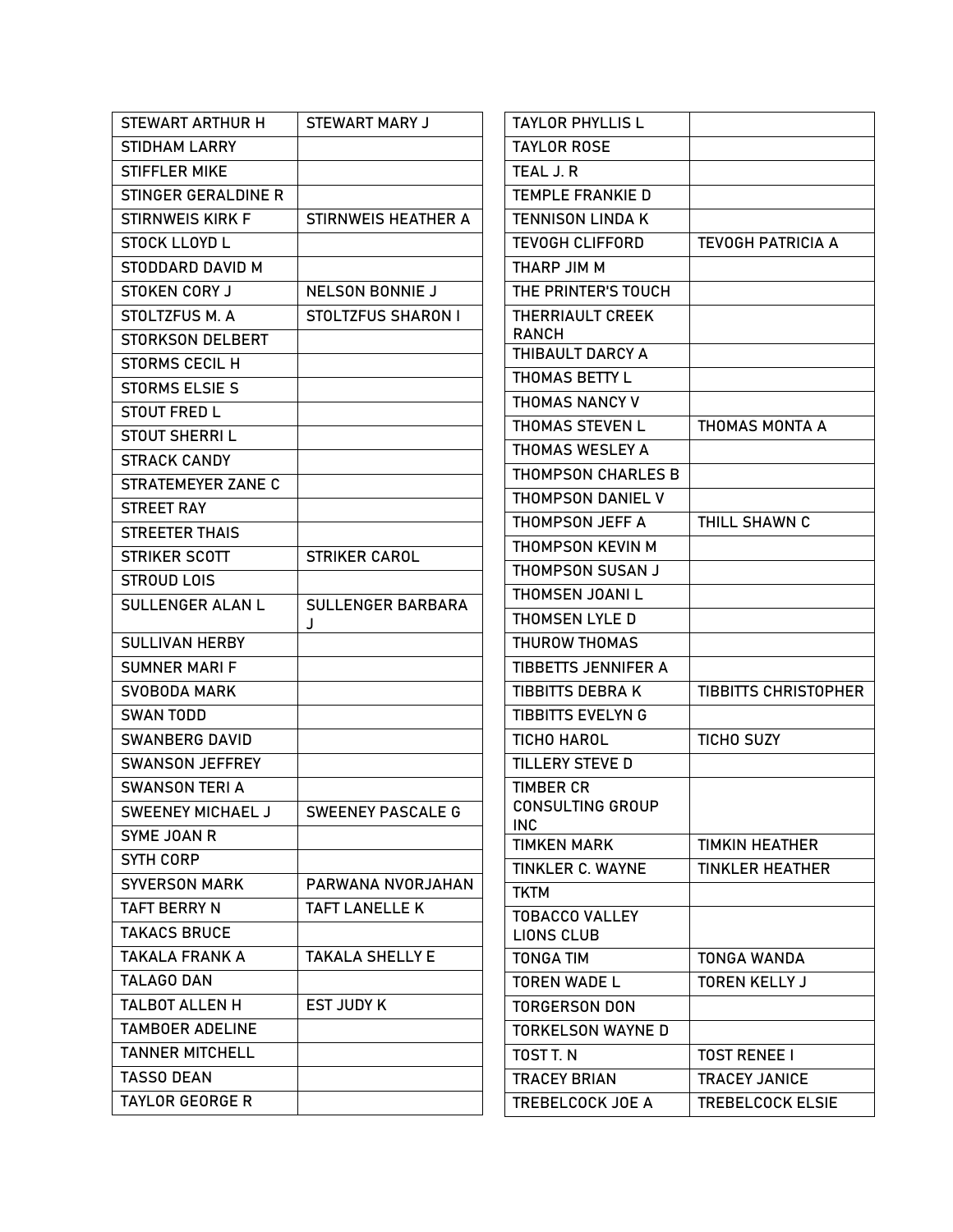| TRIMBLE STEVE L                             |                           | <b>VORHIES AARON E</b>    |                        |
|---------------------------------------------|---------------------------|---------------------------|------------------------|
| <b>TRIPP ALANK</b>                          | TRIPP ROBIN R             | VORONINA VALERIYA V       |                        |
| <b>TROIANO JOE</b>                          | <b>TROIANO PATTY</b>      | <b>VRANES G. B</b>        |                        |
| TROMLY STEPHEN C                            |                           | <b>VREDENBURG LEVI</b>    |                        |
| <b>TROMPETER CAROLYN</b>                    |                           | <b>WADSWORTH SARA K</b>   |                        |
| <b>TROYER JUNIOR H</b>                      |                           | <b>WAGNER BETTY</b>       |                        |
| <b>TRUMAN KELLY 0</b>                       |                           | <b>WAGNER EDWARD J</b>    |                        |
| <b>TURNER FRED A</b>                        |                           | <b>WAGONER WADE W</b>     |                        |
| <b>TURNER KELLY L</b>                       |                           | <b>WALDNER RUTH M</b>     |                        |
| <b>TURNER LESLIE</b>                        |                           | <b>WALKER ARCHIE</b>      | <b>WALKER SHEILA</b>   |
| <b>TURNER SHIRLEY J</b>                     |                           | <b>WALKER JACKIE</b>      |                        |
| <b>TUTT RICHARD</b>                         |                           | <b>WALKER JAMES 0</b>     |                        |
| <b>TUTVEDT PAUL</b>                         | <b>TUTVEDT SHARON</b>     | <b>WALKER MERRILEE</b>    |                        |
| TV FAMILY MEDICINE                          |                           | <b>WALLACE JOCELYN</b>    |                        |
| TV SPORTS BOOSTERS                          |                           | <b>WALLACE JOHN</b>       |                        |
| <b>UNDERWOOD FRANCES</b>                    |                           | <b>WALTER HUGO</b>        |                        |
| V                                           |                           | <b>WALTER SHELLY R</b>    |                        |
| <b>UNRUH CARL W</b>                         | <b>UNRUH PAMELA I</b>     | <b>WALTMON BONNIE L</b>   |                        |
| <b>UPS SUPPLY CHAIN</b><br><b>SOLUTIONS</b> |                           | <b>WARD HAROLD G</b>      |                        |
| <b>VALCORE SANDI</b>                        |                           | WARD/IWANICHA             |                        |
| <b>VALENTE BENJAMIN H</b>                   |                           | <b>WARNER DIANNA L</b>    |                        |
| <b>VALLEY VIEW</b>                          |                           | <b>WARNER JEROME L</b>    |                        |
| <b>APARTMENTS</b>                           |                           | <b>WARNER SHELLIK</b>     |                        |
| <b>VAN ANTWERP ELISE</b>                    |                           | <b>WARWICK DEAN</b>       | <b>WARWICK CORINNE</b> |
| VAN BEMMEL KIM B                            |                           | <b>WASH PEGGY</b>         |                        |
| VAN DEN BROEK PATTY                         |                           | <b>WASHINGTON</b>         |                        |
| А<br>VAN HORN BOYD C                        |                           | <b>CONSTRUCTION CO</b>    |                        |
| <b>VAN VIANEN JACK</b>                      |                           | <b>WATERS REX E</b>       |                        |
|                                             | VAN VIANEN MARY J         | <b>WATSON JEFF</b>        | <b>WATSON CANDACE</b>  |
| <b>VANLEISHOUT JERRY</b>                    |                           | <b>WATSON KELLY G</b>     |                        |
| VANOVER LLOYD W                             |                           | <b>WEAVER JOHN G</b>      | <b>WEAVER KAREN R</b>  |
| <b>VANSCHAICK GERRIT J</b>                  |                           | <b>WEBB LYMAN D</b>       | <b>WEBB KELLI M</b>    |
| <b>VANWERT BRUCE</b>                        |                           | <b>WEBBER CARLA A</b>     |                        |
| <b>VASQUEZ ALEXANDER</b>                    | <b>VASQUEZ BRANDI C</b>   | <b>WEBBER DEL L</b>       |                        |
| <b>VAUGHN LARRY</b>                         |                           | <b>WEBSTER KATHLEEN A</b> |                        |
| <b>VAUGHN SUSAN</b>                         |                           | <b>WEBSTER TOM R</b>      |                        |
| <b>VENERY MARC</b>                          | <b>VENERY STEPHANIE</b>   | <b>WEISS IRENE</b>        |                        |
| <b>VENTEICHER JOHN</b>                      | <b>VENTEICHER ANNETTE</b> | <b>WEITZEL VIRGIL</b>     |                        |
| <b>VESSAR MARC A</b>                        | <b>VESSAR JILL</b>        | <b>WELDELE DARRYL</b>     |                        |
| <b>VOGELMAN LORI J</b>                      |                           | <b>WELLER VICKI K</b>     | <b>WELLER MIKE</b>     |
| <b>VORHIES AARON E</b>                      | <b>VORHIES TWYLA J</b>    | <b>WENGERD JAMES W</b>    |                        |
|                                             |                           | <b>WEST CHARLES M</b>     | <b>WEST PAMELA J</b>   |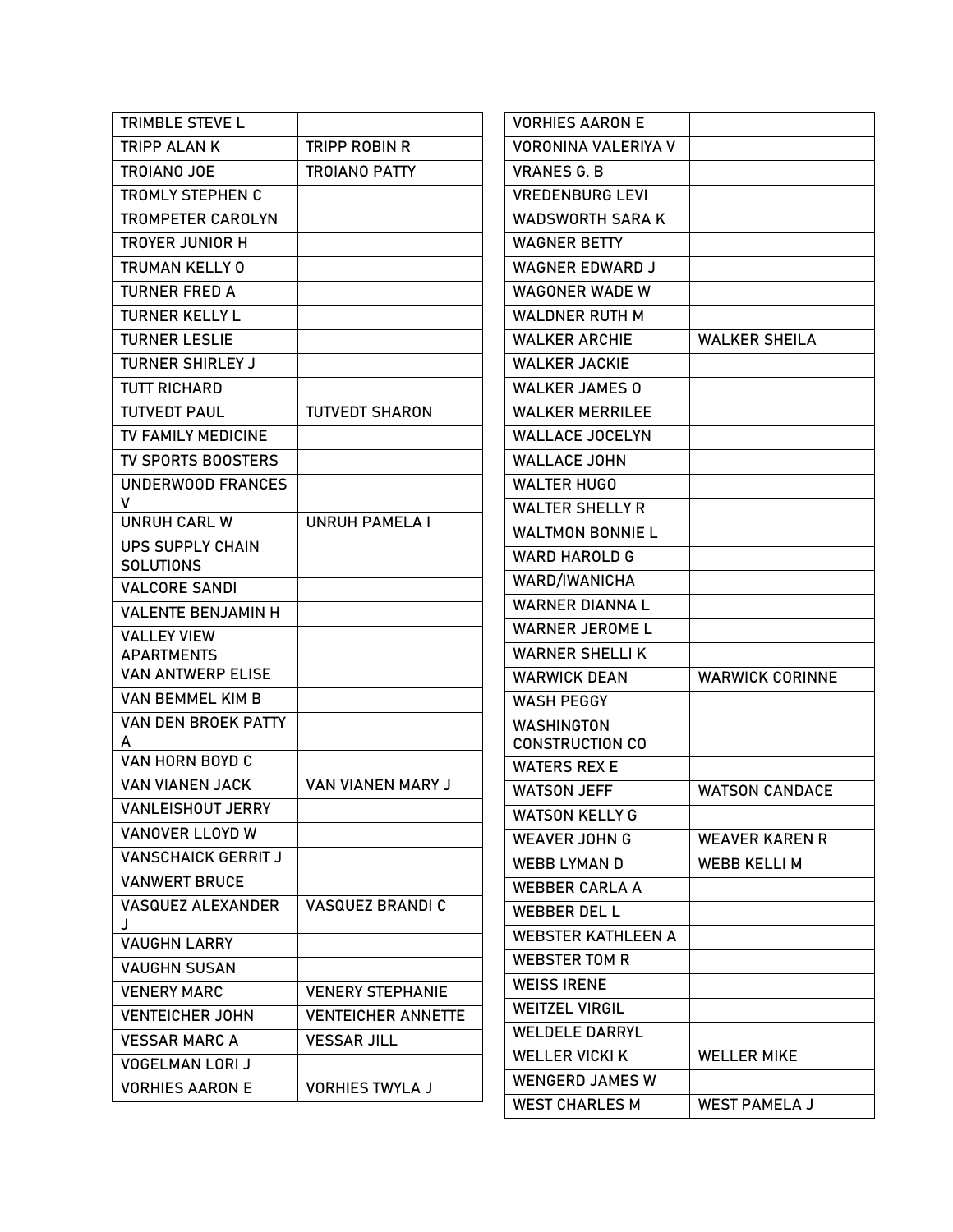| <b>WEST KEN</b>             | <b>WEST JEAN</b>         | <b>WILLIAMS LESLIE S</b>                 |                           |
|-----------------------------|--------------------------|------------------------------------------|---------------------------|
| <b>WEST REBECCA J</b>       |                          | <b>WILLIAMS LISA R</b>                   |                           |
| <b>WEST ROBERT</b>          | <b>WEST LYDA</b>         | <b>WILLIAMS MARK W</b>                   |                           |
| <b>WESTBROOK TEALE T</b>    |                          | <b>WILLIAMS R K</b>                      |                           |
| <b>WESTPHAL FRANK F</b>     | <b>WESTPHAL IDELLA M</b> | <b>WILLIAMS THOMAS P</b>                 |                           |
| <b>WESTWOOD CARRIE</b>      | <b>WESTWOOD REX B</b>    | <b>WILLIAMSON RUSTY</b>                  |                           |
| <b>WETSCH RICK</b>          |                          | <b>WILLOW FIRE RANCH</b>                 |                           |
| <b>WETZEL JACK L</b>        |                          | <b>WILMONEN GARY E</b>                   | <b>WILMONEN ANNAH M</b>   |
| <b>WEYER NORMAN</b>         | <b>WEYER RUTH</b>        | <b>WILSON ADAM W</b>                     |                           |
| <b>WHALEY CAROLYN K</b>     |                          | <b>WILSON BOB</b>                        | <b>ESSEX MARION</b>       |
| <b>WHETZEL THEO</b>         |                          | <b>WILSON CHARLES</b>                    | <b>WILSON DEBRA</b>       |
| <b>WHITE CRAIG</b>          |                          | <b>WILSON HEATHER E</b>                  |                           |
| <b>WHITE JAMES R</b>        | <b>WHITE CARLA M</b>     | <b>WILSON JERRY D</b>                    |                           |
| WHITE JOHN C                |                          | <b>WILSON RICHARD</b>                    |                           |
| <b>WHITEHEAD PURNAL D</b>   |                          | <b>WINCHEL MARK H</b>                    | <b>WINCHEL LAURIE R</b>   |
| <b>WHITLOCK DELOY</b>       | <b>FERGUSON KAREN</b>    | <b>WINDISH BRIAN</b>                     |                           |
| <b>WHITLOCK DELOY</b>       |                          | WINGFIELD GUY                            | <b>WINGFIELD JENNIFER</b> |
| <b>WHITLOCK RALPH E</b>     | <b>WHITLOCK RACHEL L</b> | WISE WOMAN INC.                          |                           |
| <b>WHITMIER WILLIAM</b>     |                          | <b>WITTY DALE</b>                        | WITTY HAROLDEEN           |
| <b>WHITSON GARY L</b>       | <b>WHITSON SALLYT</b>    | <b>WIXON KIRSTEN M</b>                   |                           |
| <b>WICKLAND ANGELA M</b>    |                          | <b>WOBIG CARYL</b>                       |                           |
| <b>WICKLAND ROBERT L</b>    |                          | <b>WOLF MARY C</b>                       |                           |
| <b>WICKS VERNAL</b>         |                          | WOLFE ROBERT J                           | <b>WOLFE BARBARA R</b>    |
| <b>WIDLOW JERRY</b>         |                          | <b>WOLFE ROGER</b>                       | <b>WOLFE SHAWNA</b>       |
| <b>WILBER MARC E</b>        |                          | <b>WONG SHIRLEY A</b>                    |                           |
| <b>WILCOX GERALD E</b>      | <b>WILCOX LILY</b>       | WOODS DOUG E                             |                           |
| <b>WILD RENEE K</b>         |                          | WOODWARD WOODY W                         |                           |
| <b>WILKINS KEVIN C</b>      |                          | <b>WORKMAN JULIE E</b>                   |                           |
| <b>WILKINSON FRANK</b>      | <b>WILKINSON MARY</b>    | <b>WORKMAN RANDALL O</b>                 |                           |
| <b>WILLARD MARK W</b>       |                          | <b>WREGGELSWORTH</b>                     |                           |
| <b>WILLARD MARK W</b>       | <b>WILLARD TINA M</b>    | <b>FRANCIS</b><br><b>WRIGHT EDWARD W</b> | <b>WRIGHT SHAWN T</b>     |
| <b>WILLIAMS BEVERLY J</b>   |                          |                                          |                           |
| <b>WILLIAMS CHRISTINE D</b> |                          | <b>WRIGHT LEE</b>                        | <b>WRIGHT CAROLE</b>      |
| <b>WILLIAMS DENNIS</b>      |                          | <b>WRIGHT MICHAEL T</b>                  | <b>WRIGHT DIANAL</b>      |
| <b>WILLIAMS DONNA C</b>     |                          | <b>WURMNEST JULIE L</b>                  | GIBBS FLOYD               |
| <b>WILLIAMS DOUG</b>        |                          | WYMER MICHAEL JJR                        |                           |
| <b>WILLIAMS HARRY DJR</b>   |                          | <b>WYZARD CONSTANCE</b>                  |                           |
| <b>WILLIAMS JAMIE W</b>     |                          | YARGUS SARAH E                           |                           |
| <b>WILLIAMS JEANNE M</b>    |                          | YARY ANTHONY R                           | YARY JAMIE S              |
| <b>WILLIAMS JOHN R</b>      |                          | <b>YEATON FORREST</b>                    |                           |
| <b>WILLIAMS LAWRENCE</b>    |                          | <b>YENSON RICHARD R</b>                  |                           |
| D                           |                          | YETTER JEREMY W                          | YETTER TERIL              |